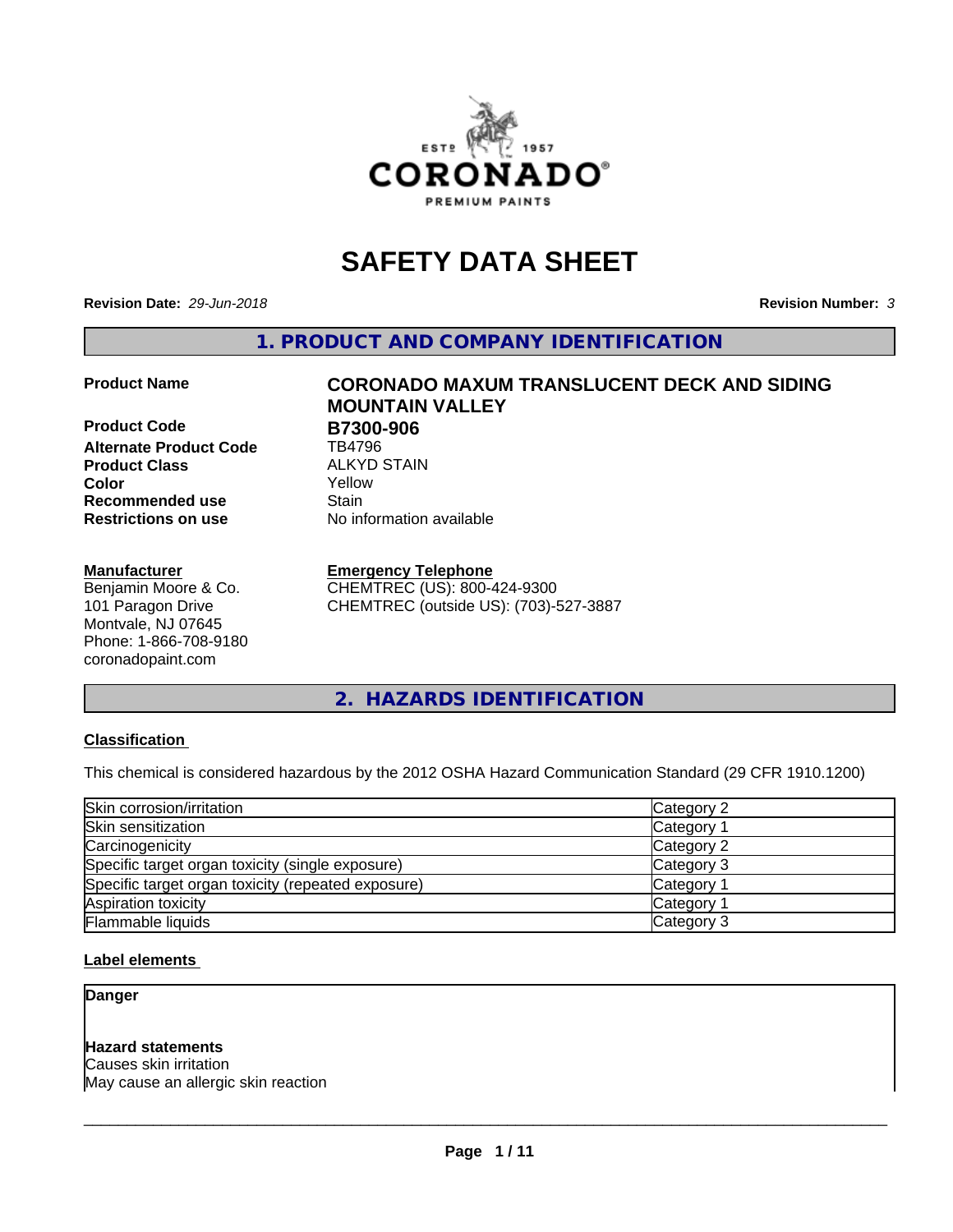Suspected of causing cancer May cause drowsiness or dizziness Causes damage to organs through prolonged or repeated exposure May be fatal if swallowed and enters airways Flammable liquid and vapor



**Appearance** liquid **Odor** solvent

#### **Precautionary Statements - Prevention**

Obtain special instructions before use Do not handle until all safety precautions have been read and understood Use personal protective equipment as required Wash face, hands and any exposed skin thoroughly after handling Contaminated work clothing should not be allowed out of the workplace Wear protective gloves Do not breathe dust/fume/gas/mist/vapors/spray Do not eat, drink or smoke when using this product Use only outdoors or in a well-ventilated area Keep away from heat, hot surfaces, sparks, open flames and other ignition sources. No smoking Keep container tightly closed Ground/bond container and receiving equipment Use explosion-proof electrical/ventilating/lighting/equipment Use only non-sparking tools Take precautionary measures against static discharge Keep cool **Precautionary Statements - Response** IF exposed or concerned: Get medical advice/attention **Skin** If skin irritation or rash occurs: Get medical advice/attention

IF ON SKIN (or hair): Remove/Take off immediately all contaminated clothing. Rinse skin with water/shower Wash contaminated clothing before reuse

#### **Inhalation**

IF INHALED: Remove victim to fresh air and keep at rest in a position comfortable for breathing **Ingestion**

IF SWALLOWED: Immediately call a POISON CENTER or doctor/physician

# Do NOT induce vomiting

**Fire**

In case of fire: Use CO2, dry chemical, or foam for extinction

#### **Precautionary Statements - Storage**

Store locked up Store in a well-ventilated place. Keep container tightly closed

#### **Precautionary Statements - Disposal**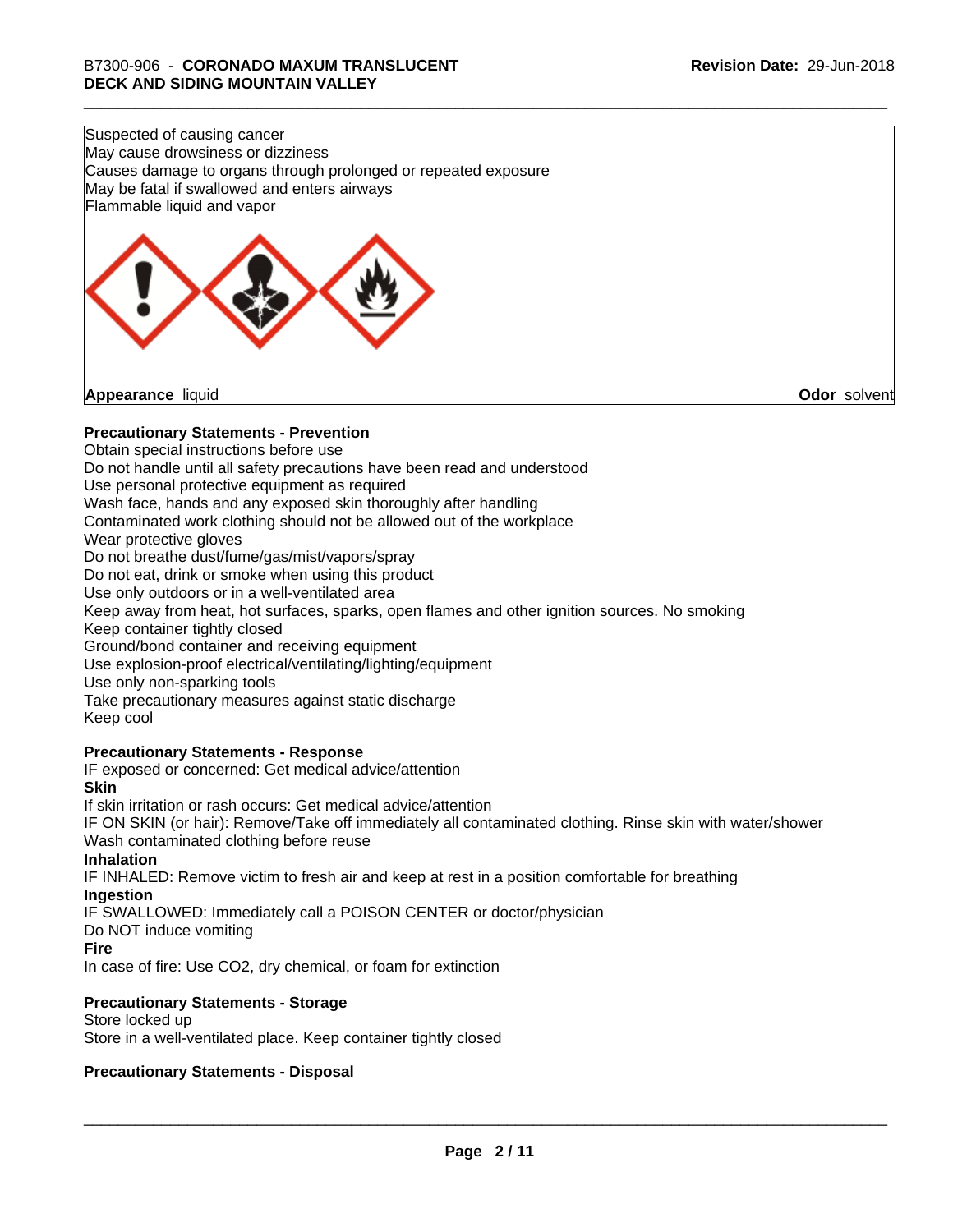Dispose of contents/container to an approved waste disposal plant

#### **Hazards not otherwise classified (HNOC)**

Rags, steel wool or waste soaked with this product may spontaneously catch fire if improperly discarded

#### **Other information**

No information available

# **3. COMPOSITION/INFORMATION ON INGREDIENTS**

| <b>Chemical name</b>                       | CAS No.       | Weight-% |
|--------------------------------------------|---------------|----------|
| Distillates, petroleum, hydrotreated light | 64742-47-8    | 40       |
| Stoddard solvent                           | 8052-41-3     | 25       |
| 1H-Isoindole-1,3(2H)-dione,                | 133-07-3      |          |
| 2-[(trichloromethyl)thio]-                 |               |          |
| 1,2,4-Trimethylbenzene                     | 95-63-6       |          |
| Cobalt bis(2-ethylhexanoate)               | 136-52-7      | 0.5      |
| Methyl ethyl ketoxime                      | $96 - 29 - 7$ | 0.5      |

|                                                  | 4. FIRST AID MEASURES                                                                                                                                                                                                               |
|--------------------------------------------------|-------------------------------------------------------------------------------------------------------------------------------------------------------------------------------------------------------------------------------------|
| <b>General Advice</b>                            | If symptoms persist, call a physician. Show this safety data sheet to the doctor in<br>attendance.                                                                                                                                  |
| <b>Eye Contact</b>                               | Immediately flush with plenty of water. After initial flushing, remove any contact<br>lenses and continue flushing for at least 15 minutes. Keep eye wide open while<br>rinsing. If symptoms persist, call a physician.             |
| <b>Skin Contact</b>                              | Wash off immediately with soap and plenty of water while removing all<br>contaminated clothes and shoes. If skin irritation persists, call a physician. Wash<br>clothing before reuse. Destroy contaminated articles such as shoes. |
| <b>Inhalation</b>                                | Move to fresh air. If symptoms persist, call a physician.<br>If not breathing, give artificial respiration. Call a physician immediately.                                                                                           |
| Ingestion                                        | Clean mouth with water and afterwards drink plenty of water. Do not induce<br>vomiting without medical advice. Never give anything by mouth to an unconscious<br>person. Consult a physician.                                       |
| <b>Protection Of First-Aiders</b>                | Use personal protective equipment.                                                                                                                                                                                                  |
| <b>Most Important</b><br><b>Symptoms/Effects</b> | May cause allergic skin reaction.                                                                                                                                                                                                   |
| <b>Notes To Physician</b>                        | Treat symptomatically.                                                                                                                                                                                                              |
|                                                  | 5. FIRE-FIGHTING MEASURES                                                                                                                                                                                                           |

**Suitable Extinguishing Media** Foam, dry powder or water. Use extinguishing measures that are appropriate to local circumstances and the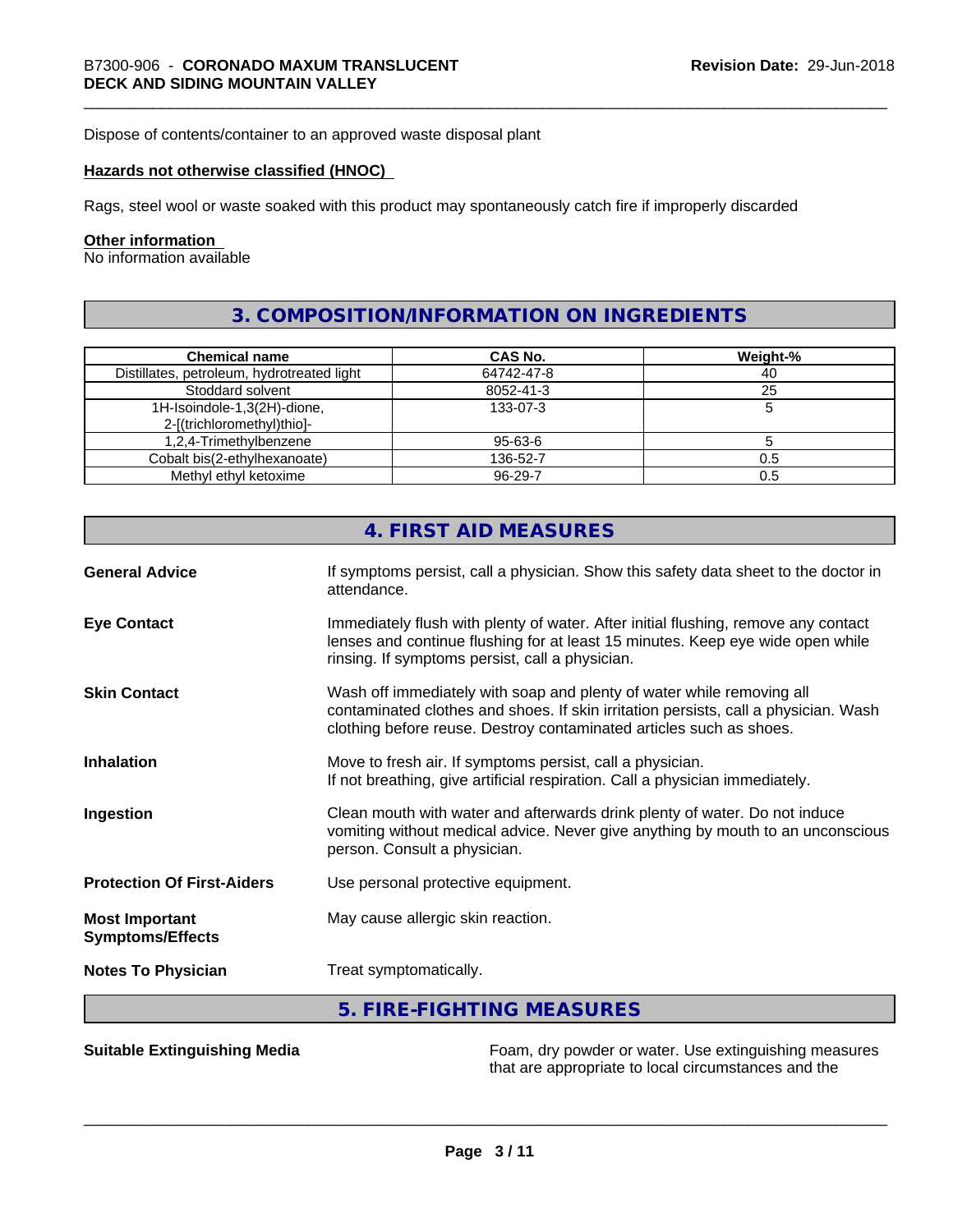|                                                                                  |                        | surrounding environment.                                                                                                                                                                                                                               |                                                                                                                 |  |
|----------------------------------------------------------------------------------|------------------------|--------------------------------------------------------------------------------------------------------------------------------------------------------------------------------------------------------------------------------------------------------|-----------------------------------------------------------------------------------------------------------------|--|
| <b>Protective Equipment And Precautions For</b><br><b>Firefighters</b>           |                        | and full protective gear.                                                                                                                                                                                                                              | As in any fire, wear self-contained breathing apparatus<br>pressure-demand, MSHA/NIOSH (approved or equivalent) |  |
| <b>Specific Hazards Arising From The Chemical</b>                                |                        | Combustible material. Closed containers may rupture if<br>exposed to fire or extreme heat. Keep product and empty<br>container away from heat and sources of ignition. Thermal<br>decomposition can lead to release of irritating gases and<br>vapors. |                                                                                                                 |  |
| <b>Sensitivity To Mechanical Impact</b>                                          |                        | No.                                                                                                                                                                                                                                                    |                                                                                                                 |  |
| <b>Sensitivity To Static Discharge</b>                                           |                        | Yes                                                                                                                                                                                                                                                    |                                                                                                                 |  |
| <b>Flash Point Data</b><br>Flash Point (°F)<br>Flash Point (°C)<br><b>Method</b> |                        | 105<br>40.6<br><b>PMCC</b>                                                                                                                                                                                                                             |                                                                                                                 |  |
| <b>Flammability Limits In Air</b>                                                |                        |                                                                                                                                                                                                                                                        |                                                                                                                 |  |
| Lower flammability limit:<br><b>Upper flammability limit:</b>                    |                        | Not available<br>Not available                                                                                                                                                                                                                         |                                                                                                                 |  |
| Health: 1<br><b>NFPA</b>                                                         | <b>Flammability: 2</b> | <b>Instability: 0</b>                                                                                                                                                                                                                                  | <b>Special: Not Applicable</b>                                                                                  |  |
| <b>NFPA Legend</b>                                                               |                        |                                                                                                                                                                                                                                                        |                                                                                                                 |  |

- 0 Not Hazardous
- 1 Slightly
- 2 Moderate
- 3 High
- 4 Severe

*The ratings assigned are only suggested ratings, the contractor/employer has ultimate responsibilities for NFPA ratings where this system is used.*

*Additional information regarding the NFPA rating system is available from the National Fire Protection Agency (NFPA) at www.nfpa.org.*

# **6. ACCIDENTAL RELEASE MEASURES**

| <b>Personal Precautions</b>      | Use personal protective equipment. Remove all sources of ignition.                                                                                                                                                                                                                                         |
|----------------------------------|------------------------------------------------------------------------------------------------------------------------------------------------------------------------------------------------------------------------------------------------------------------------------------------------------------|
| <b>Other Information</b>         | Prevent further leakage or spillage if safe to do so. Do not allow material to<br>contaminate ground water system. Prevent product from entering drains. Do not<br>flush into surface water or sanitary sewer system. Local authorities should be<br>advised if significant spillages cannot be contained. |
| <b>Environmental precautions</b> | See Section 12 for additional Ecological Information.                                                                                                                                                                                                                                                      |
| <b>Methods for Cleaning Up</b>   | Dam up. Soak up with inert absorbent material. Pick up and transfer to properly<br>labeled containers. Clean contaminated surface thoroughly.                                                                                                                                                              |
|                                  |                                                                                                                                                                                                                                                                                                            |

### **7. HANDLING AND STORAGE**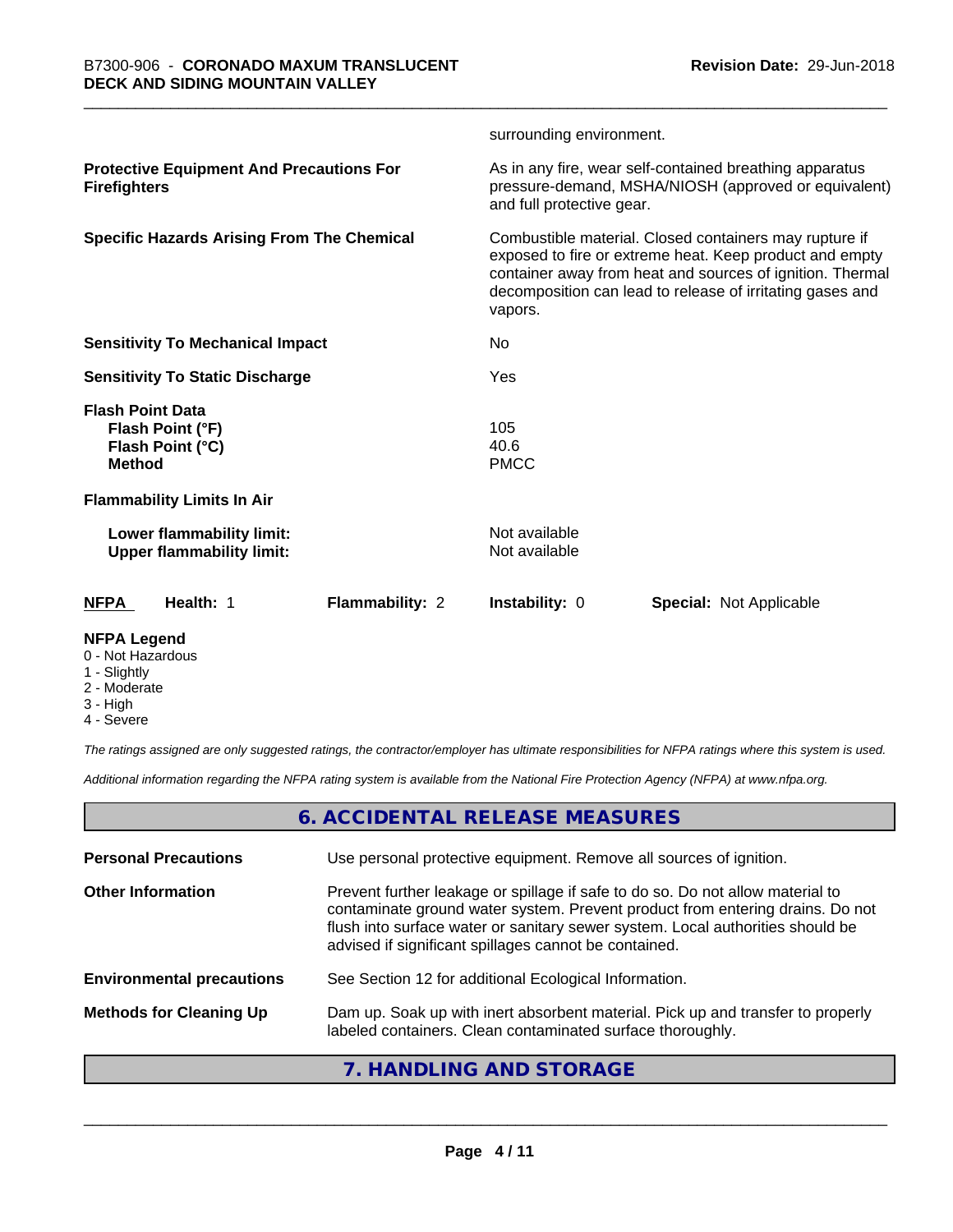| <b>Handling</b>               | Use only in area provided with appropriate exhaust ventilation. Do not breathe<br>vapors or spray mist. Wear personal protective equipment. Take precautionary<br>measures against static discharges. To avoid ignition of vapors by static electricity<br>discharge, all metal parts of the equipment must be grounded. Keep away from<br>open flames, hot surfaces and sources of ignition. |
|-------------------------------|-----------------------------------------------------------------------------------------------------------------------------------------------------------------------------------------------------------------------------------------------------------------------------------------------------------------------------------------------------------------------------------------------|
| <b>Storage</b>                | Keep containers tightly closed in a dry, cool and well-ventilated place. Keep away<br>from heat. Keep away from open flames, hot surfaces and sources of ignition.<br>Keep in properly labeled containers. Keep out of the reach of children.                                                                                                                                                 |
|                               | <b>DANGER</b> - Rags, steel wool or waste soaked with this product may<br>spontaneously catch fire if improperly discarded. Immediately after use, place<br>rags, steel wool or waste in a sealed water-filled metal container.                                                                                                                                                               |
| <b>Incompatible Materials</b> | Incompatible with strong acids and bases and strong oxidizing agents.                                                                                                                                                                                                                                                                                                                         |

# **8. EXPOSURE CONTROLS / PERSONAL PROTECTION**

#### **Exposure Limits**

| <b>Chemical name</b> | <b>ACGIH TLV</b> | <b>OSHA PEL</b>                        |
|----------------------|------------------|----------------------------------------|
| Stoddard solvent     | TWA<br>100 ppm   | 500 ppm -<br><b>TWA</b>                |
|                      |                  | <b>TWA</b><br>2900 mg/m <sup>3</sup> - |

#### **Legend**

ACGIH - American Conference of Governmental Industrial Hygienists Exposure Limits OSHA - Occupational Safety & Health Administration Exposure Limits N/E - Not Established

**Engineering Measures** Ensure adequate ventilation, especially in confined areas.

#### **Personal Protective Equipment**

| <b>Eye/Face Protection</b><br><b>Skin Protection</b><br><b>Respiratory Protection</b> | Safety glasses with side-shields.<br>Long sleeved clothing. Protective gloves.<br>In operations where exposure limits are exceeded, use a NIOSH approved<br>respirator that has been selected by a technically qualified person for the specific<br>work conditions. When spraying the product or applying in confined areas, wear a<br>NIOSH approved respirator specified for paint spray or organic vapors. |
|---------------------------------------------------------------------------------------|----------------------------------------------------------------------------------------------------------------------------------------------------------------------------------------------------------------------------------------------------------------------------------------------------------------------------------------------------------------------------------------------------------------|
| <b>Hygiene Measures</b>                                                               | Avoid contact with skin, eyes and clothing. Remove and wash contaminated<br>clothing before re-use. Wash thoroughly after handling. When using do not eat,<br>drink or smoke.                                                                                                                                                                                                                                  |

# **9. PHYSICAL AND CHEMICAL PROPERTIES**

**Appearance** liquid<br> **Appearance** liquid<br> **Odor** solver **Density (lbs/gal)** 7.25 - 7.35<br>**Specific Gravity** 0.87 - 0.89 **Specific Gravity** 

**Odor** solvent **Odor Threshold** No information available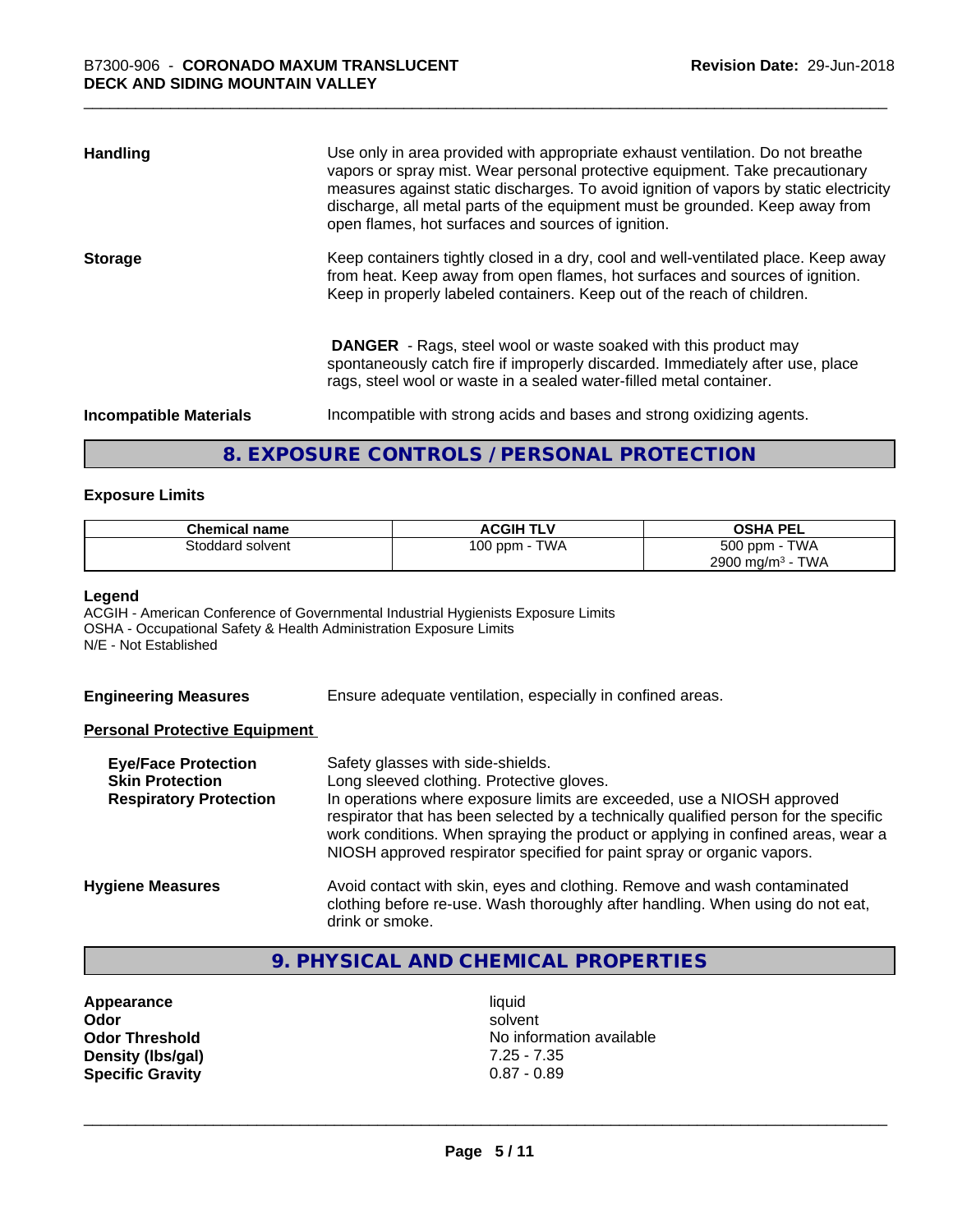**Viscosity (cps)** <br> **Viscosity (cps)** No information available<br>
No information available<br>
No information available **Water solubility**<br> **Evaporation Rate**<br> **Evaporation Rate**<br> **Evaporation Rate Vapor** pressure @20 °C (kPa) **Vapor density No information available Wt. % Solids** 35 - 45 **Vol. % Solids Wt. % Volatiles** 55 - 65 **Vol. % Volatiles** 65 - 75 **VOC Regulatory Limit (g/L)** <550 **Boiling Point (°F)** 279 **Boiling Point (°C)**<br>Freezing Point (°F) **Freezing Point (°C)** No information available **Flash Point (°F)** 105 **Flash Point (°C)** 40.6 **Method** PMCC **Flammability (solid, gas)** Not applicable **Upper flammability limit:** No information available **Lower flammability limit:** No information available **Autoignition Temperature (°F)** No information available **Autoignition Temperature (°C)** No information available **Decomposition Temperature (°F)** No information available **Decomposition Temperature (°C)** No information available<br> **Partition coefficient Partition available** 

**pH**<br>
Viscosity (cps) The Contract of the Contract of No information available<br>
No information available **Solubility(ies)** No information available No information available<br>No information available **No information available No information available** 

# **10. STABILITY AND REACTIVITY**

| <b>Reactivity</b>                       | Not Applicable                                                                           |
|-----------------------------------------|------------------------------------------------------------------------------------------|
| <b>Chemical Stability</b>               | Stable under normal conditions. Hazardous polymerisation<br>does not occur.              |
| <b>Conditions to avoid</b>              | Keep away from open flames, hot surfaces, static<br>electricity and sources of ignition. |
| <b>Incompatible Materials</b>           | Incompatible with strong acids and bases and strong<br>oxidizing agents.                 |
| <b>Hazardous Decomposition Products</b> | Thermal decomposition can lead to release of irritating<br>gases and vapors.             |
| Possibility of hazardous reactions      | None under normal conditions of use.                                                     |

**11. TOXICOLOGICAL INFORMATION**

**Product Information**

**Information on likely routes of exposure**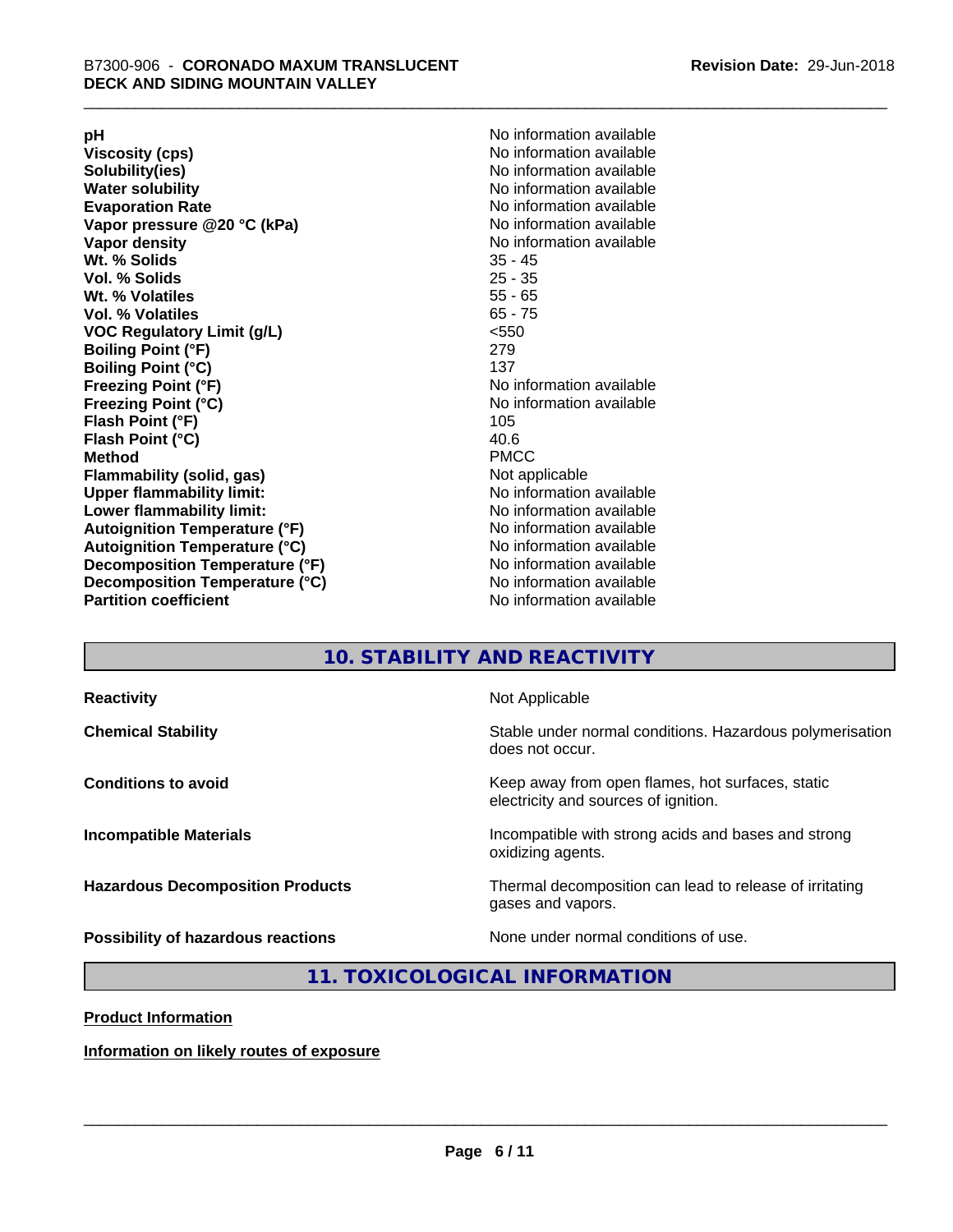| <b>Principal Routes of Exposure</b> | Eye contact, skin contact and inhalation.                                                                                                                                                                                            |
|-------------------------------------|--------------------------------------------------------------------------------------------------------------------------------------------------------------------------------------------------------------------------------------|
| <b>Acute Toxicity</b>               |                                                                                                                                                                                                                                      |
| <b>Product Information</b>          | Repeated or prolonged exposure to organic solvents may lead to permanent brain<br>and nervous system damage. Intentional misuse by deliberately concentrating and<br>inhaling vapors may be harmful or fatal.                        |
|                                     | Symptoms related to the physical, chemical and toxicological characteristics                                                                                                                                                         |
| <b>Symptoms</b>                     | No information available.                                                                                                                                                                                                            |
|                                     | Delayed and immediate effects as well as chronic effects from short and long-term exposure                                                                                                                                           |
| Eye contact                         | Contact with eyes may cause irritation.                                                                                                                                                                                              |
| <b>Skin contact</b>                 | May cause skin irritation and/or dermatitis. Prolonged skin contact may defat the<br>skin and produce dermatitis.                                                                                                                    |
| Ingestion                           | Ingestion may cause irritation to mucous membranes. Small amounts of this<br>product aspirated into the respiratory system during ingestion or vomiting may<br>cause mild to severe pulmonary injury, possibly progressing to death. |
| <b>Inhalation</b>                   | High vapor / aerosol concentrations are irritating to the eyes, nose, throat and<br>lungs and may cause headaches, dizziness, drowsiness, unconsciousness, and<br>other central nervous system effects.                              |
| <b>Sensitization</b>                | May cause an allergic skin reaction.                                                                                                                                                                                                 |
| <b>Neurological Effects</b>         | No information available.                                                                                                                                                                                                            |
| <b>Mutagenic Effects</b>            | No information available.                                                                                                                                                                                                            |
| <b>Reproductive Effects</b>         | No information available.                                                                                                                                                                                                            |
| <b>Developmental Effects</b>        | No information available.                                                                                                                                                                                                            |
| <b>Target organ effects</b>         | No information available.                                                                                                                                                                                                            |
| <b>STOT - repeated exposure</b>     | No information available.                                                                                                                                                                                                            |
| <b>STOT - single exposure</b>       | No information available.                                                                                                                                                                                                            |
| Other adverse effects               | No information available.                                                                                                                                                                                                            |
| <b>Aspiration Hazard</b>            | May be harmful if swallowed and enters airways. Small amounts of this product                                                                                                                                                        |
|                                     | aspirated into the respiratory system during ingestion or vomiting may cause mild<br>to severe pulmonary injury, possibly progressing to death.                                                                                      |
|                                     |                                                                                                                                                                                                                                      |

#### **Numerical measures of toxicity**

#### **The following values are calculated based on chapter 3.1 of the GHS document**

| ATEmix (oral)                        | 11913 mg/kg |
|--------------------------------------|-------------|
| <b>ATEmix (dermal)</b>               | 5186 mg/kg  |
| <b>ATEmix (inhalation-dust/mist)</b> | 55.2 mg/L   |

#### **Component Information**

#### **Acute Toxicity**

Distillates, petroleum, hydrotreated light LD50 Oral: > 5,000 mg/kg (Rat) LD50 Dermal: > 3,000 mg/kg (Rabbit) Stoddard solvent LD50 Oral: > 5,000 mg/kg (Rat) LD50 Dermal:  $> 3160$  mg/kg (Rabbit)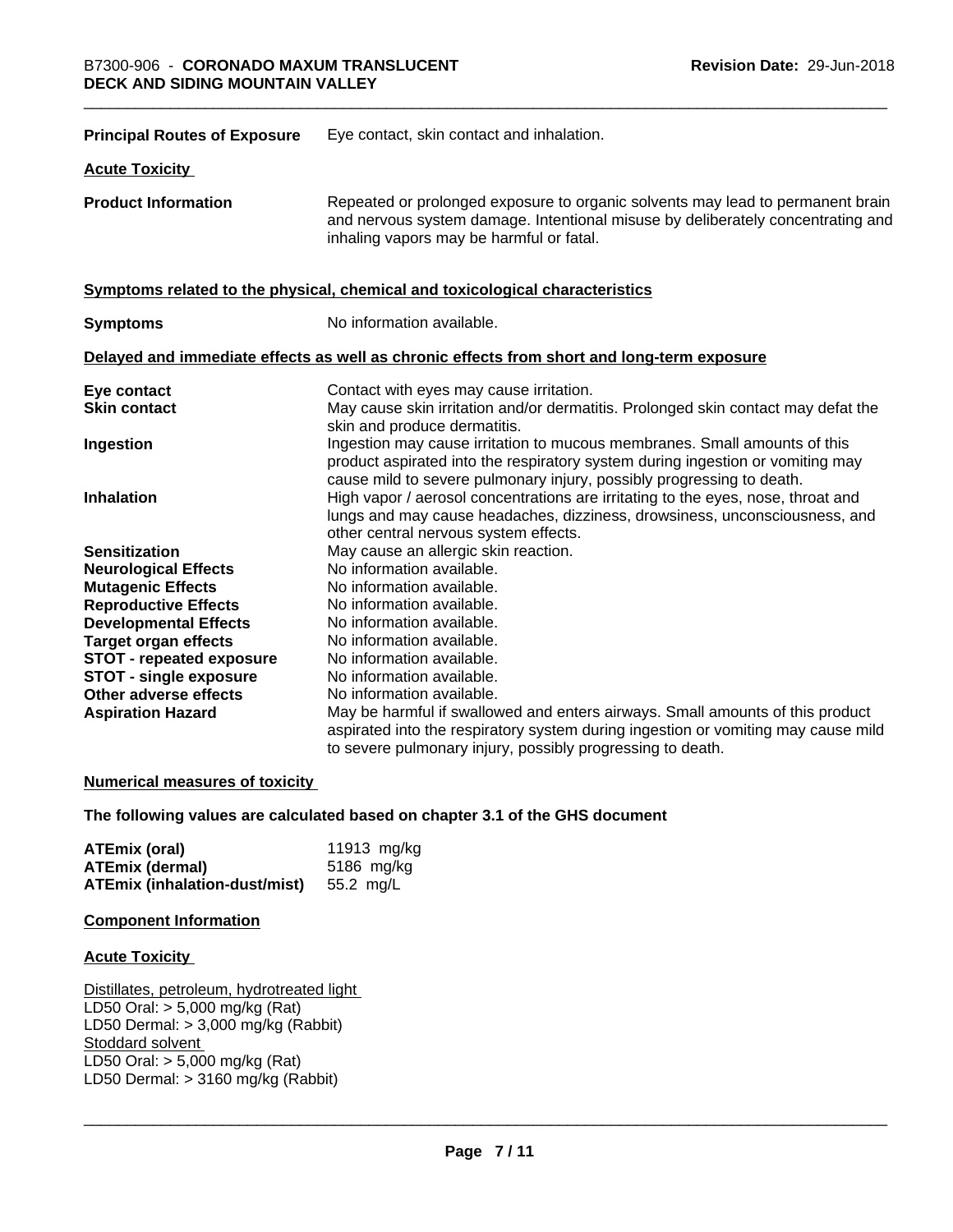LC50 Inhalation (Vapor): > 6.1 mg/L (Rat) 1H-Isoindole-1,3(2H)-dione, 2-[(trichloromethyl)thio]- LD50 Oral: 2636 mg/kg (Rat) LD50 Dermal: > 22600 mg/kg (Rabbit) LC50 Inhalation (Vapor):  $>$  5000 mg/m<sup>3</sup> 1,2,4-Trimethylbenzene LD50 Oral: 5000 mg/kg (Rat) LC50 Inhalation (Vapor): 18000 mg/m<sup>3</sup> (Rat, 4 hr.) Methyl ethyl ketoxime LD50 Oral: 930 mg/kg (Rat) LD50 Dermal: 200 µL/kg (Rabbit) LC50 Inhalation (Vapor): > 4.8 mg/L (Rat)

#### **Carcinogenicity**

*The information below indicateswhether each agency has listed any ingredient as a carcinogen:.*

| <b>Chemical name</b>         | <b>IARC</b>             | <b>NTP</b> | OSHA   |
|------------------------------|-------------------------|------------|--------|
|                              | Possible<br>2B<br>Human |            | Listed |
| Cobalt bis(2-ethylhexanoate) | Carcinogen              |            |        |

• Cobalt and cobalt compounds are listed as possible human carcinogens by IARC (2B). However, there is inadequate evidence of the carcinogenicity of cobalt and cobalt compounds in humans.

#### **Legend**

IARC - International Agency for Research on Cancer NTP - National Toxicity Program OSHA - Occupational Safety & Health Administration

**12. ECOLOGICAL INFORMATION**

### **Ecotoxicity Effects**

The environmental impact of this product has not been fully investigated.

#### **Product Information**

#### **Acute Toxicity to Fish**

No information available

#### **Acute Toxicity to Aquatic Invertebrates**

No information available

#### **Acute Toxicity to Aquatic Plants**

No information available

#### **Persistence / Degradability**

No information available.

#### **Bioaccumulation**

No information available.

#### **Mobility in Environmental Media**

No information available.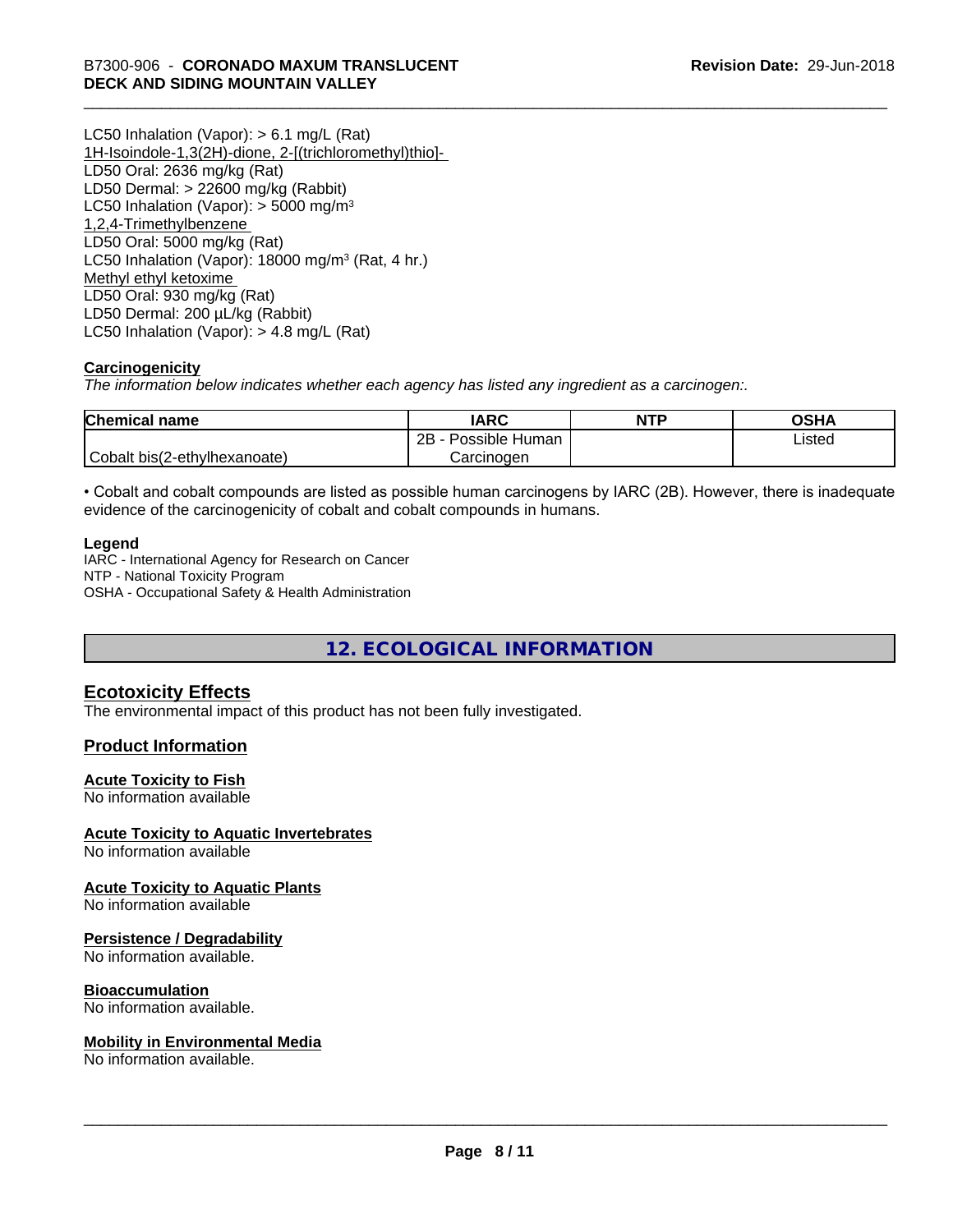**Ozone**

No information available

#### **Component Information**

#### **Acute Toxicity to Fish**

Methyl ethyl ketoxime LC50: 48 mg/L (Bluegill sunfish - 96 hr.)

#### **Acute Toxicity to Aquatic Invertebrates**

Methyl ethyl ketoxime EC50: 750 mg/L (Daphnia magna - 48 hr.)

#### **Acute Toxicity to Aquatic Plants**

No information available

#### **14. TRANSPORT INFORMATION**

| <b>DOT</b> |
|------------|
|------------|

| <b>Proper Shipping Name</b> | <b>PAINT</b>                                               |
|-----------------------------|------------------------------------------------------------|
| <b>Hazard class</b>         |                                                            |
| UN-No.                      | UN1263                                                     |
| <b>Packing Group</b>        | Ш                                                          |
| <b>Description</b>          | UN1263, PAINT, 3, III, Marine Pollutant (Stoddard solvent) |

In the US this material may be reclassified as a Combustible Liquid and is not regulated in containers of less than 119 gallons (450 liters) via surface transportation (refer to 49CFR173.120(b)(2) for further information).

| IMDG / IMO  | Contact the preparer for further information. |
|-------------|-----------------------------------------------|
| ICAO / IATA | Contact the preparer for further information. |

**15. REGULATORY INFORMATION**

### **International Inventories**

| <b>TSCA: United States</b> | Yes - All components are listed or exempt. |
|----------------------------|--------------------------------------------|
| <b>DSL: Canada</b>         | Yes - All components are listed or exempt. |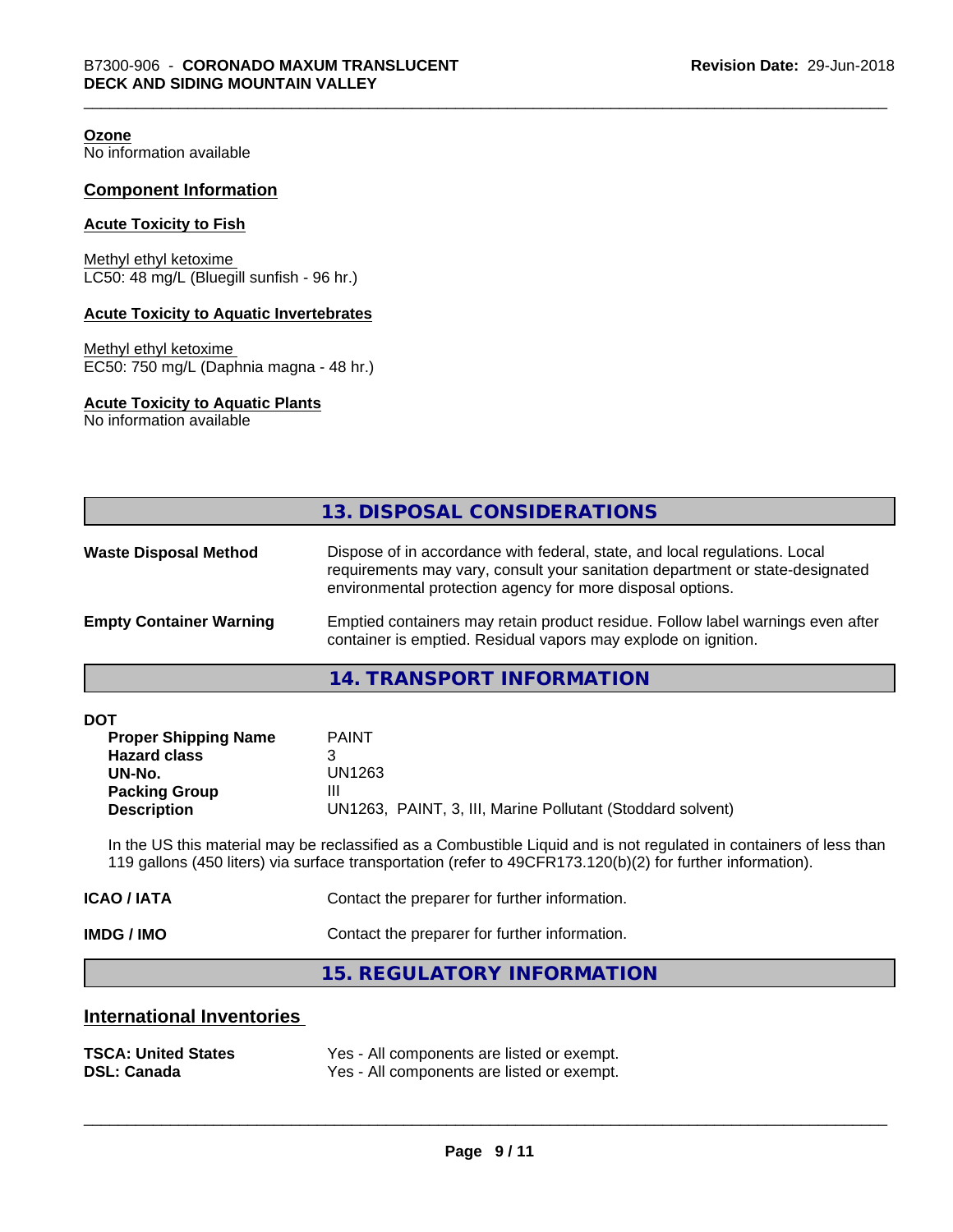### **Federal Regulations**

| SARA 311/312 hazardous categorization |     |  |
|---------------------------------------|-----|--|
| Acute health hazard                   | Yes |  |
| Chronic Health Hazard                 | Yes |  |
| Fire hazard                           | Yes |  |
| Sudden release of pressure hazard     | Nο  |  |
| Reactive Hazard                       | No  |  |

#### **SARA 313**

Section 313 of Title III of the Superfund Amendments and Reauthorization Act of 1986 (SARA). This product contains a chemical or chemicals which are subject to the reporting requirements of the Act and Title 40 of the Code of Federal Regulations, Part 372:

| <b>Chemical name</b>                                      | <b>CAS No.</b> | Weight-% | <b>CERCLA/SARA 313</b><br>(de minimis concentration) |
|-----------------------------------------------------------|----------------|----------|------------------------------------------------------|
| 1H-Isoindole-1,3(2H)-dione,<br>2-[(trichloromethyl)thio]- | 133-07-3       |          |                                                      |
| 1,2,4-Trimethylbenzene                                    | 95-63-6        |          | 1.0                                                  |

#### **Clean Air Act,Section 112 Hazardous Air Pollutants (HAPs) (see 40 CFR 61)**

This product contains the following HAPs:

*None*

#### **US State Regulations**

#### **California Proposition 65**

**A** WARNING: Cancer and Reproductive Harm– www.P65warnings.ca.gov

#### **State Right-to-Know**

| <b>Chemical name</b>        | <b>Massachusetts</b> | <b>New Jersey</b> | Pennsylvania |
|-----------------------------|----------------------|-------------------|--------------|
| Stoddard solvent            |                      |                   |              |
| 1H-Isoindole-1,3(2H)-dione, |                      |                   |              |
| 2-[(trichloromethyl)thio]-  |                      |                   |              |
| 1,2,4-Trimethylbenzene      |                      |                   |              |

#### **Legend**

X - Listed

# **16. OTHER INFORMATION**

**HMIS** - **Health:** 1\* **Flammability:** 2 **Reactivity:** 0 **PPE:** -

 $\overline{\phantom{a}}$  ,  $\overline{\phantom{a}}$  ,  $\overline{\phantom{a}}$  ,  $\overline{\phantom{a}}$  ,  $\overline{\phantom{a}}$  ,  $\overline{\phantom{a}}$  ,  $\overline{\phantom{a}}$  ,  $\overline{\phantom{a}}$  ,  $\overline{\phantom{a}}$  ,  $\overline{\phantom{a}}$  ,  $\overline{\phantom{a}}$  ,  $\overline{\phantom{a}}$  ,  $\overline{\phantom{a}}$  ,  $\overline{\phantom{a}}$  ,  $\overline{\phantom{a}}$  ,  $\overline{\phantom{a}}$ 

# **HMIS Legend**

0 - Minimal Hazard